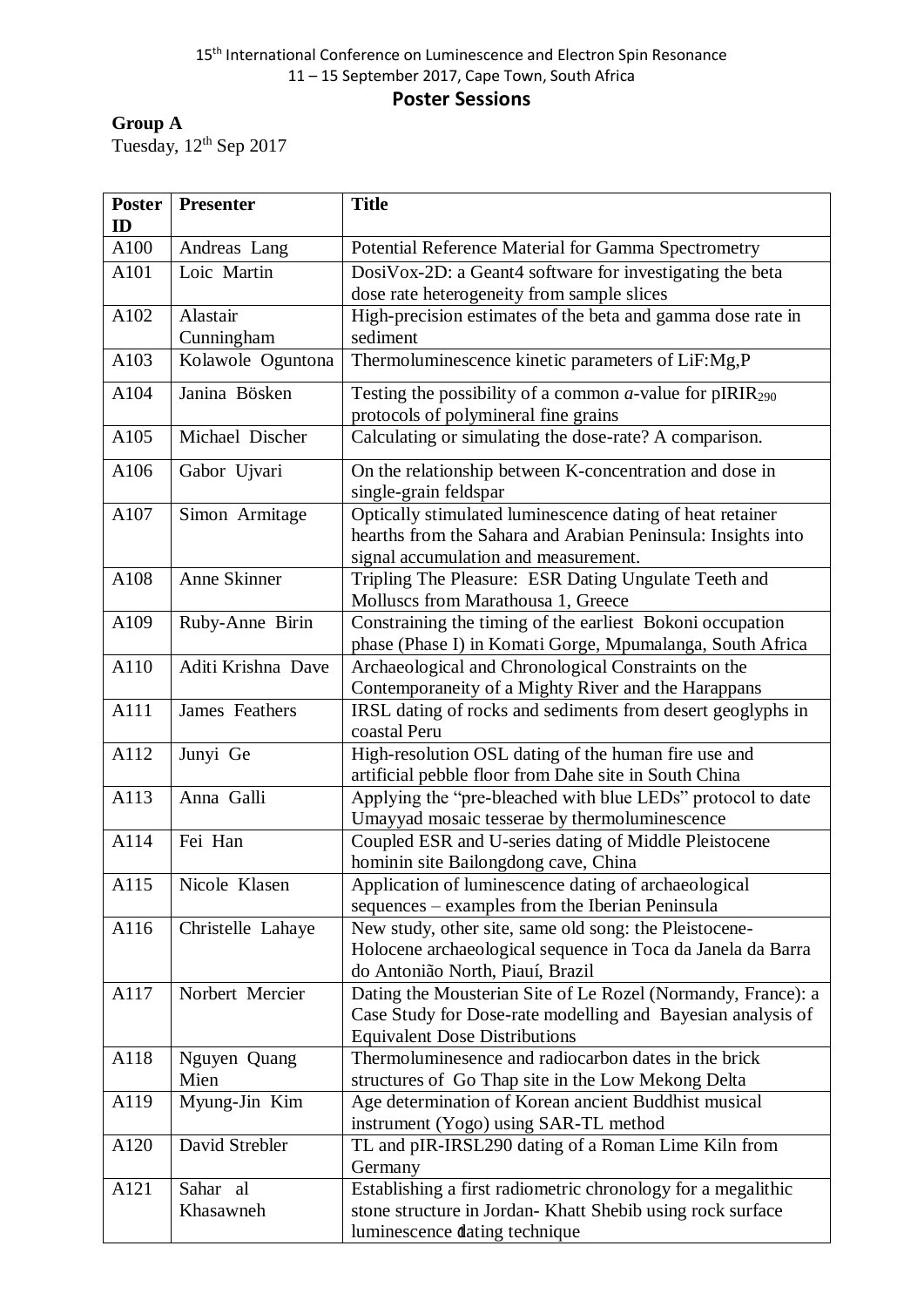#### Group A Tuesday. 12<sup>th</sup> Sep 2017

| A122 | Jia-Fu Zhang         | Luminescence dating of weathered sediments from the                                                   |
|------|----------------------|-------------------------------------------------------------------------------------------------------|
|      |                      | paleolithic site of Fengshuzui in northern Hunan province,                                            |
|      |                      | China                                                                                                 |
| A123 | Marco Martini        | Mortar OSL and brick TL dating: the case study of the                                                 |
|      |                      | UNESCO world heritage site of Modena                                                                  |
| A124 | Mailys Richard       | ESR/U-series chronology of early Neanderthal occupations at                                           |
|      |                      | Cova Negra (Valence, Spain)                                                                           |
| A125 | Lisa Snape-          | Wind, water and walls: luminescence dating applied to large-                                          |
|      | Kennedy              | scale irrigation systems in Transcaucasia                                                             |
| A126 | Christophe           | ESR/U-series dates on Equus teeth from the<br>Middle                                                  |
|      | Falgueres            | Pleistocene Acheulean site of Cueva del Angel, Spain                                                  |
| A127 | Chuanyi Wei          | Long Time Artificial Optical Bleaching Kinetics                                                       |
| A128 | Weili Bi             | The total dose calibration for ESR dating in glacial tills                                            |
|      |                      |                                                                                                       |
| A129 | Helene Tissoux       | Contribution of cathodoluminescence to the characterization<br>and selection of quartz for ESR dating |
| A130 | Taisei Fujiwara      | ESR dating of sulfate minerals in sea-floor hydrothermal                                              |
|      |                      | deposits in comparison with radioactive disequilibrium ages                                           |
| A131 | Sumiko Tsukamoto     | Quartz natural and laboratory ESR dose response curves: first                                         |
|      |                      | attempt from Chinese loess                                                                            |
| A133 | Valentina            | Single-grain OSL investigations in the high dose range using                                          |
|      | Anechitei-Deacu      | quartz of different grain sizes                                                                       |
| A134 | <b>Andrew Murray</b> | Quartz OSL age underestimation: thermal and/or athermal                                               |
|      |                      | fading?                                                                                               |
| A135 | Miren del Val        | First OSL and ESR chronologies for the Quaternary fluvial                                             |
|      | <b>Blanco</b>        | deposits of the eastern Cantabrian margin (Northern Spain).                                           |
| A136 | Elizabeth            | Bleaching differences of modern and late Holocene quartz                                              |
|      | Chamberlain          | sediment of the Mississippi River Delta                                                               |
| A137 | Robert Dawam         | Kinetic analysis of the thermoluminescence of annealed                                                |
|      |                      | synthetic quartz                                                                                      |
| A138 | Julie Durcan         | Optimising lifetime determinations of the quartz luminescence                                         |
|      |                      | signal                                                                                                |
|      | A139 Duk-Geun Hong   | Analytical study of Al <sub>2</sub> O <sub>3</sub> :C TL glow peaks separated by                      |
|      |                      | deconvolution                                                                                         |
| A140 | Peter Hunter         | Thermoluminescence emission from quartz at 480 nm as a                                                |
|      |                      | high-dose radiation marker                                                                            |
| A141 | Schadrack            | Thermoluminescence study of argon-implanted aluminium                                                 |
|      | Nsengiyumva          | oxide                                                                                                 |
| A142 | Adnan Özdemir        | A study for the estimation of OSL trap parameters in                                                  |
|      | Kassim Kurt          | $Li2B4O7:Ag,Gd phosphory$                                                                             |
| A143 | Anurag Pandey        | Luminescence of CaMoO <sub>4</sub> :Ho <sup>3+</sup> and BaAl <sub>2</sub> O <sub>4</sub> phosphors   |
| A144 | Piotr Palczewski     | Band shape modulation optically stimulated luminescence                                               |
|      |                      | (BSM-OSL) - simulations and first experiments                                                         |
| A145 | Colen Manaka         | Phosphorescence, Thermoluminescence and Magnetic                                                      |
|      |                      | properties of $BaAl2O4:Mn2+$                                                                          |
| A146 |                      |                                                                                                       |
|      | Chantal Tribolo      | Can we date the sediments from the Bulbula river valley                                               |
|      |                      | (Ethiopia) using volcanic glass?                                                                      |
| A147 | David Sammeth        | Synthetically Grown Quartz as a Model System to                                                       |
|      |                      | Characterize Luminescence Properties Observed in Natural                                              |
| A148 | Damilola Folley      | <b>Quartz Samples</b><br>Kinetic analysis of the main thermoluminescence glow peak in                 |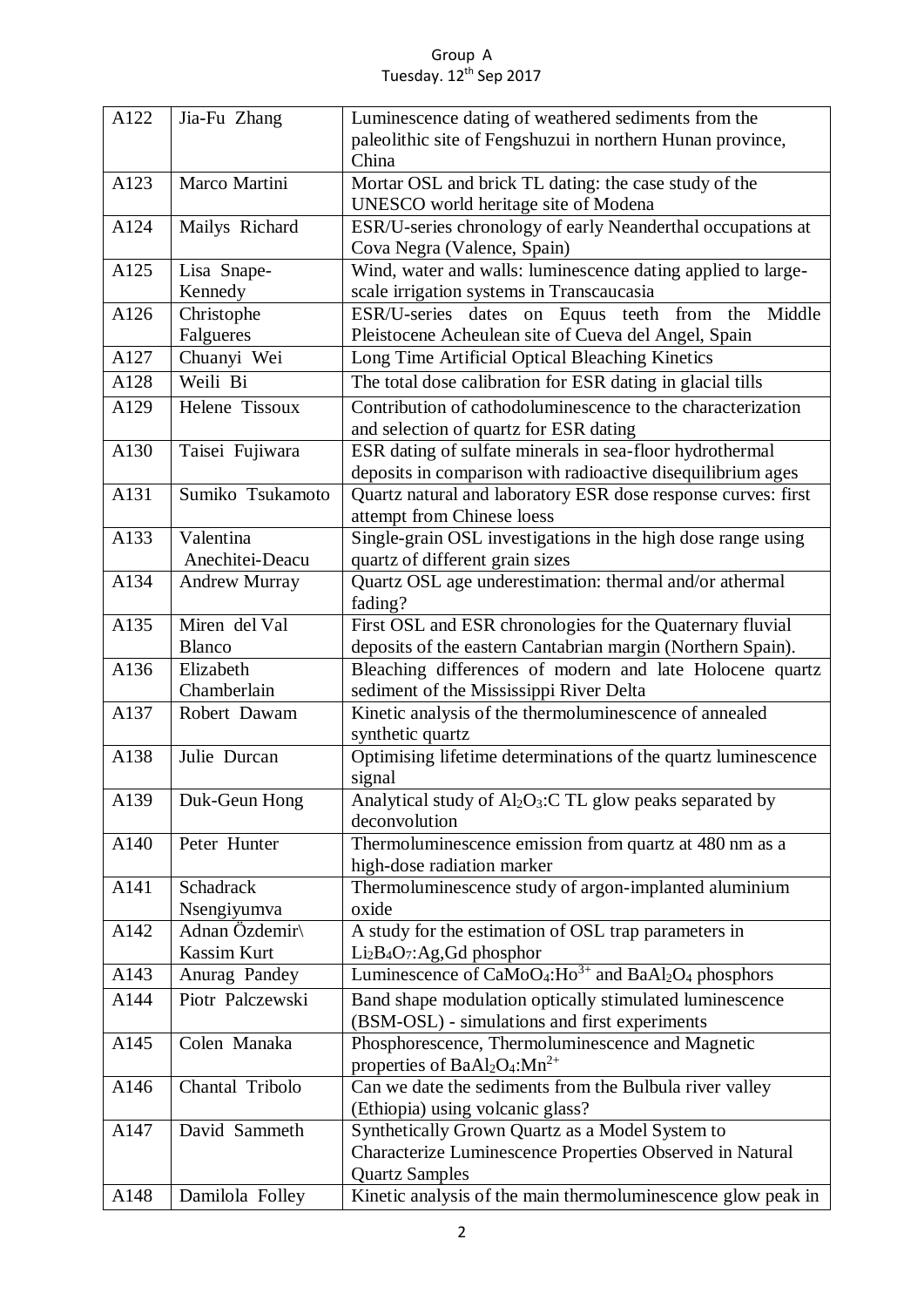#### Group A Tuesday. 12<sup>th</sup> Sep 2017

|      |                           | annealed natural quartz                                                                                                                                                                            |
|------|---------------------------|----------------------------------------------------------------------------------------------------------------------------------------------------------------------------------------------------|
| A149 | Sebastian Kreutzer        | The IR-RF alpha-efficiency of K-feldspar                                                                                                                                                           |
| A150 | Clemens Woda              | Time-resolved optically stimulated luminescence of alumina<br>rich electronic components of mobile phones                                                                                          |
| A151 | Yali Zhou                 | The Oldest sand deposition in Otindag Sand field from<br><b>Luminescence Dating</b>                                                                                                                |
| A152 | Yang Huili                | Changes of Quartz Fault Gouge OSL/TL and ESR Signals in<br>Frictional Experiment at Seismic Slip Rates                                                                                             |
| A153 | Guiming Hu                | Simplified procedures for optical dating of young sediments<br>using quartz from Western China                                                                                                     |
| A154 | Zhe Liu                   | OSL Chronology of Daluze paleolake deposits in the North<br>China Plain                                                                                                                            |
| A155 | Markus Fuchs              | Testing the quartz and feldspar luminescence dating suitability<br>of slope deposits along the Chilean coastal cordillera                                                                          |
| A156 | Ian del Rio               | Potassium feldspar post-IR IRSL dating of uplifted beach-<br>ridges in Mejillones Peninsula, Northern Chile                                                                                        |
| A157 | Daniela Constantin        | Dating of the Pleistocene/ Holocene transition recorded in<br>loess deposits using multiple OSL techniques                                                                                         |
| A158 | Stefana-Madalina<br>Groza | Optically stimulated luminescence ages for the Upper<br>Palaeolithic site Krems-Wachtberg, Austria                                                                                                 |
| A159 | Nathalie Diaz             | An Okavango Mega-Delta? OSL dating of palaeo-<br>hydrological features in the Chobe Enclave, NE Botswana                                                                                           |
| A160 | Lee Arnold                | Single-grain TT-OSL bleaching characteristics: Insights from<br>modern analogues and OSL dating comparisons                                                                                        |
| A161 | Martina Demuro            | Single-grain OSL dating of the Middle Palaeolithic site of<br>Galería de las Estatuas, Atapuerca (Burgos, Spain)                                                                                   |
| A162 | Yesong Han                | Luminescence dating of the Minjiang river terraces in the<br>Songpan area and its geomorphological implication                                                                                     |
| A163 | Regina DeWitt             | OSL dating of quartz and feldspar samples from Pearse and<br>Wright Valley, McMurdo Dry Valleys, Antarctica                                                                                        |
| A165 | Jooah Choi                | Chronology and its implications for depositional environments<br>of the Southwestern Sea of the Korean Peninsula                                                                                   |
| A166 | Evans<br>Mary             | Geomorphic and luminescence dating evidence of flood<br>dynamics of the Sabie River, South Africa                                                                                                  |
| A167 | Qing An/ L.P. Yu          | Insufficient bleaching of dune sand revealed by compari-son<br>among different grain-size of quartz and feldspar in the<br>Qaidam Basin, NE Tibetan Plateau                                        |
| A168 | Lucas do Carmo            | OSL-SAR, TL and ESR dating of Dama Branca (White Lady)<br>dune field, Rio de Janeiro, Brazil                                                                                                       |
| A169 | Min Ding                  | Chronology of the Holocene loess-paleosol section and its<br>environmental change in the central Shandong mountainous<br>regions adjacent to the floodplain of the Yellow River,<br>northern China |
|      |                           |                                                                                                                                                                                                    |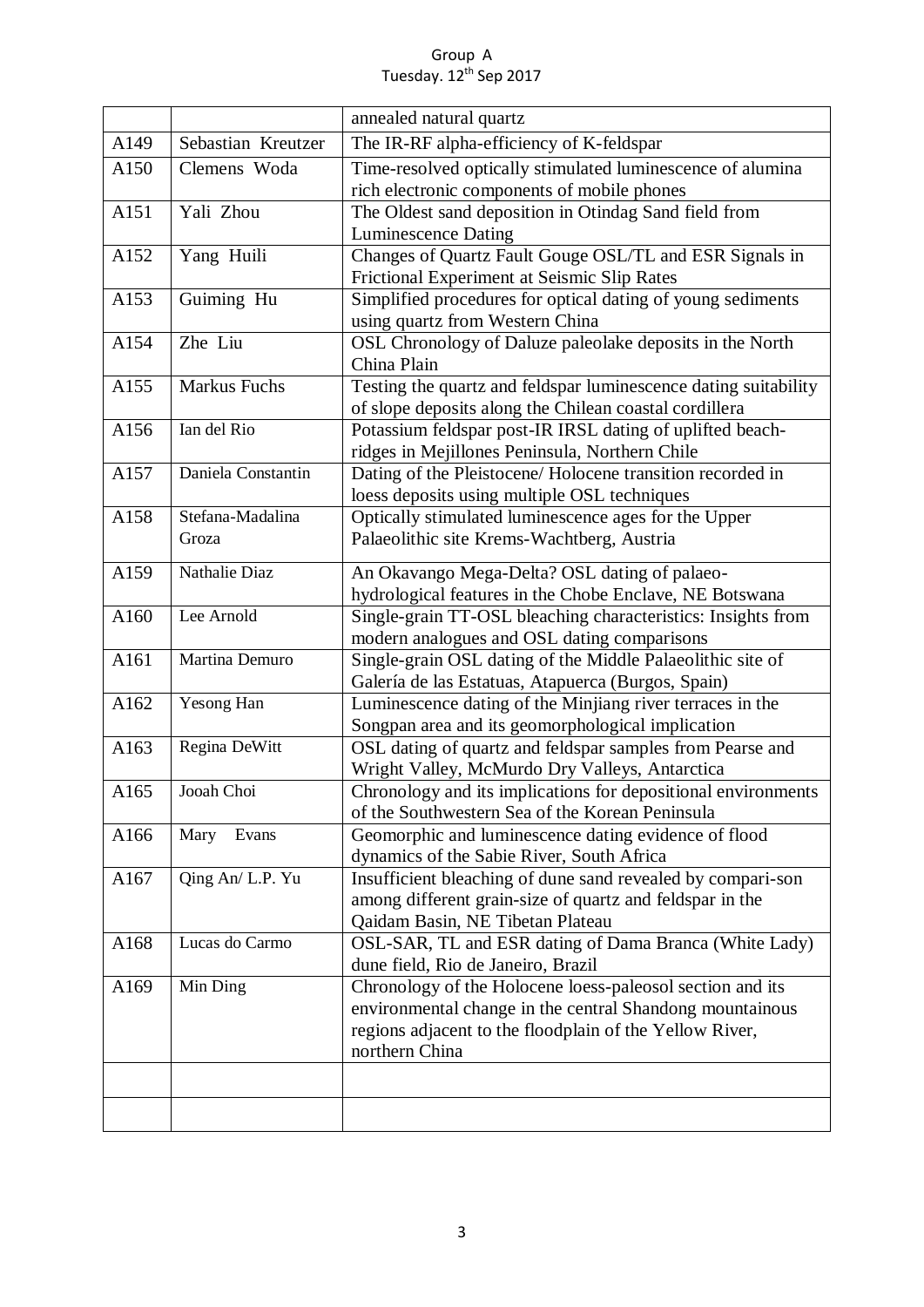| <b>Poster</b><br>ID | <b>Full Names</b>        | Title                                                                                                                                                                                             |
|---------------------|--------------------------|---------------------------------------------------------------------------------------------------------------------------------------------------------------------------------------------------|
| <b>B500</b>         | David Strebler           | Thermoluminescence dating of heated flints $-$ a case study from<br>Jordan                                                                                                                        |
| <b>B501</b>         | Niyazi Meriç             | Fading studies on EPR signals of Durango apatite for<br>various grain size fractions in the nano-scale; comparison with<br>the corresponding luminescence results                                 |
| <b>B502</b>         | Makaiko<br>Chithambo     | Dosimetric features of optically stimulated luminescence from<br>ultra-high molecular weight polyethylene                                                                                         |
| <b>B503</b>         | Kassim Kurt              | Luminescence spectrum of $ZrO_2$ doped $\overline{Gd}^{+3}$ under x-ray<br>excitation at room temperature.                                                                                        |
| <b>B504</b>         | Sunil Thomas             | Dose response and kinetic analysis of thermoluminescence of<br>$\text{Sm}^{3+}$ -doped P <sub>2</sub> O <sub>5</sub> -K <sub>2</sub> O-MgO-Al <sub>2</sub> O <sub>3</sub> -ZnF <sub>2</sub> glass |
| <b>B505</b>         | Sheng-Hua Li             | Thermochronological studies of sedimentary basins using TL<br>signals from quartz                                                                                                                 |
| <b>B506</b>         | Jinfeng Liu              | Optically stimulated luminescence surface dating of modern<br>riverbed pebbles                                                                                                                    |
| <b>B507</b>         | Carlos Mazoca            | Luminescence dating of fluvial sediments to constrain the<br>development of submerged valley lakes in western Amazon                                                                              |
| <b>B508</b>         | Xiaomei Nian             | Luminescence characteristics of quartz from the Yangtze River<br>valley of China and their implication for provenance                                                                             |
| <b>B509</b>         | Qiuyue Y Zhao            | Quartz OSL and K-feldspar pIRIR dating over the last<br>interglacial at the Pingyin loess site in Shandong, eastern China                                                                         |
| <b>B510</b>         | Andre Zular              | Evaluating the response of late Quaternary dunefields from<br>Brazil to abrupt climate change using OSL dating and 110 °C<br>TL sensitivity analysis                                              |
| <b>B511</b>         | LinHai Yang              | Luminescence dating of a mega-dune in the eastern Lake<br>Qinghai basin (northeastern Tibetan Plateau) and implications<br>for aeolian activity dynamics                                          |
| <b>B512</b>         | Ningsheng<br>Wang        | Optical luminescence age refinement and implications for<br>youngest loess and fluvial gravel deposition during the Last<br>Glacial, Southern North Island of New Zealand.                        |
| <b>B513</b>         | Pierre Voinchet          | Dating of the stepped quaternary fluvial terrace system of the<br>Yellow River by Electronic Spin Resonance (ESR)                                                                                 |
| <b>B514</b>         | Vinícius Ribau<br>Mendes | Landscape evolution driven by changes in precipitation over the<br>Brazilian semiarid: insights based on OSL data                                                                                 |
| <b>B515</b>         | Fabiano Pupim            | Low versus high dispersion in equivalent dose distributions of<br>quartz from Amazonian fluvial sediments                                                                                         |
| <b>B516</b>         | Anne Skinner             | New ESR Mollusc Dates for Middle and Late Pleistocene<br>Deposits at Bir Tarfawi, Western Desert, Egypt                                                                                           |
| <b>B517</b>         | Junjie Zhang             | Towards building up a global standard growth curve (gSGC) for<br>IRSL signals from feldspar separates and polymineral grains of<br>Northwestern China                                             |
| <b>B518</b>         | Zakieh Rashidi<br>Koochi | OSL dating of palaeosols in arid environments of Iran                                                                                                                                             |
| <b>B519</b>         | Abi Stone                | Using a portable luminescence reader for rapid age assessment<br>of aeolian sediments across southern Africa                                                                                      |
| <b>B520</b>         | Saiko Sugisaki           | High-resolution quartz OSL dating of deep marine sediment: A<br>case study from the Sea of Japan                                                                                                  |
| <b>B521</b>         | Atul Kumar               | Luminescence Chronology of Fluvial Terraces in Middle Tista                                                                                                                                       |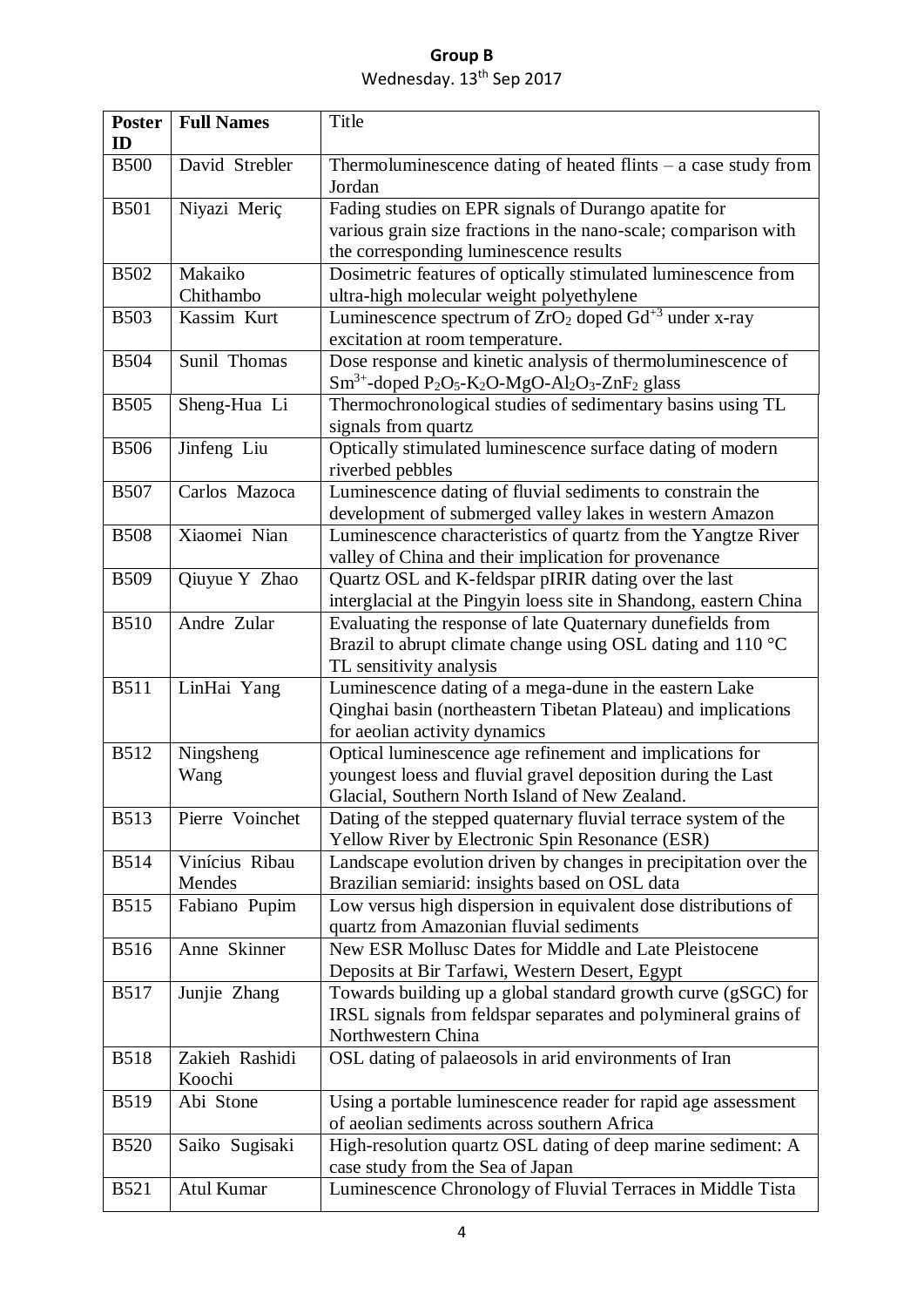|             | Singh           | Valley, Darjeeling-Sikkim-Tibet Wedge, Eastern Himalayas:                                                             |
|-------------|-----------------|-----------------------------------------------------------------------------------------------------------------------|
|             |                 | Implications to Climate and Neo-Tectonics                                                                             |
| <b>B522</b> | Marcus Fuchs    | Stone Pavements in arid environments: Does grain size matter                                                          |
|             |                 | for OSL dating?                                                                                                       |
| <b>B523</b> | Yanyan Yan      | Optical dating of a lower Yellow River terrace and its                                                                |
|             |                 | implication for dating higher terraces                                                                                |
| <b>B524</b> | Galina          | Natural saturation of OSL and TT-OSL signals of quartz grains                                                         |
|             | Faershtein      | from Nilotic origin                                                                                                   |
| <b>B525</b> | Andrzej Bluszcz | Reverse-engineering of a numerical model of quartz                                                                    |
|             |                 | luminescence                                                                                                          |
| <b>B526</b> | Sebastien Huot  | Applying OSL and IRSL dating on fluvioglacial outwash<br>deposited after the LGM near Chicago (USA)                   |
| <b>B527</b> | Hongyuan Shen   | OSL and Radiocarbon Dating of flood sediments and                                                                     |
|             |                 | palaeoenvironmental implications since mid-Holocene in the                                                            |
|             |                 | Yihe River Basin, East China                                                                                          |
| <b>B528</b> | Toru Tamura     | High-resolution OSL dating of cut-and-fill beach deposits for                                                         |
|             |                 | extending observation of coastal erosion, SE Australia                                                                |
| <b>B529</b> | Jeong-Heon      | Quartz OSL dating of marine sediments from the west coast of                                                          |
|             | Choi            | Korea: the reconstruction of the Holocene sea level changes in                                                        |
|             |                 | the eastern coast of the Yellow Sea                                                                                   |
| <b>B530</b> | Jin Cheul Kim   | Comparison of luminescence chronologies of different size                                                             |
|             |                 | fractions of quartz                                                                                                   |
| <b>B531</b> | Lei Gao         | The sedimentary evolution of Yangtze River delta since the last                                                       |
|             |                 | 19 ka revealed by OSL dating                                                                                          |
| <b>B532</b> | Zhuolun Peng    | Study of the oriented thermoluminescence of the natural quartz                                                        |
| <b>B533</b> | Xue Rui         | crystal and its implication                                                                                           |
|             |                 | Variability in thermal stability of the OSL signal for single<br>grains of quartz from the Nihewan Basin, north China |
| <b>B534</b> | Kurbanov        | First optically stimulated luminescence dating results from the                                                       |
|             | Redzhep         | Lower Volga (Srednaya Akhtuba section)                                                                                |
| <b>B536</b> | Jingran Zhang   | A new luminescence chronology of the loess-palaeosol                                                                  |
|             |                 | sequence in Uzbekistan, central Asia                                                                                  |
| <b>B537</b> | Hua Zhao        | OSL dating of flood sediments from Daluze area in the North                                                           |
|             |                 | China Plain                                                                                                           |
| <b>B538</b> | Chengmin Wang   | Impacts of residual OSL signals on dating of young fluvial                                                            |
|             |                 | sediments from Yellow River, China                                                                                    |
| <b>B539</b> | Lirong Yang     | The correlation of the detrital sediment provenance from zircon                                                       |
|             |                 | U-Pb ages distribution and luminescence sensitivities of quartz                                                       |
|             |                 | grains of Hobq Desert area, North of China                                                                            |
| <b>B541</b> | Eun-Young Yeo   | Constraining the eruption timing of the monogenetic volcanoes                                                         |
|             |                 | in northeastern Jeju Island, Korea, by quartz OSL dating of                                                           |
|             |                 | palaeosols                                                                                                            |
| <b>B542</b> | Victoria        | Development of gypsum dating methods: refining the timing of                                                          |
|             | Fitzgerald      | late regression of Lake Bonneville                                                                                    |
| <b>B543</b> | Michael Meyer   | Luminescence surface-exposure dating of a Little Ice Age                                                              |
| <b>B544</b> | Davinia Moreno  | moraine in the Eastern Alps – tests and initial results                                                               |
|             |                 | First attempt of ESR dating of K-feldspars from Galería site<br>(Atapuerca, Spain)                                    |
| <b>B545</b> | Geraint Jenkins | Testing the accuracy of luminescence dating of cobbles for                                                            |
|             |                 | determining the retreat of the last British-Irish ice sheet                                                           |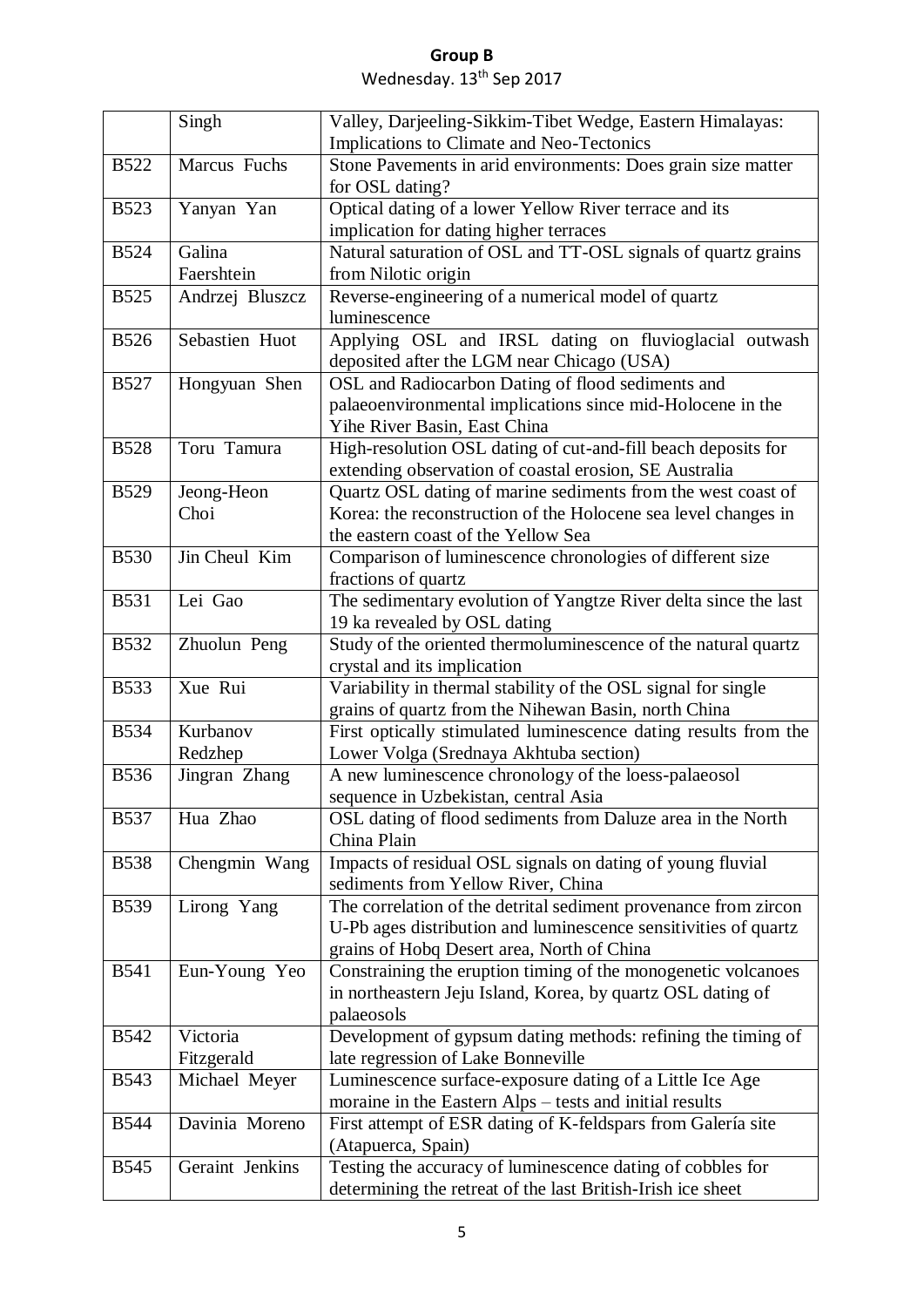| <b>B546</b> | Ming Luo                           | Rock surface luminescence dating of the Langshan normal fault                                                                                                      |
|-------------|------------------------------------|--------------------------------------------------------------------------------------------------------------------------------------------------------------------|
|             |                                    | scarp in northern China                                                                                                                                            |
| <b>B547</b> | Francoz<br>Charlotte               | Light on Nigg Bay saltmarsh sediments.                                                                                                                             |
| <b>B548</b> | Yewubinesh<br>Reba                 | OSL dating of obsidian lavas from the Main Ethiopian Rift                                                                                                          |
| <b>B549</b> | Joel Spencer                       | Attic dust from historic buildings: progress dating young mm-<br>thick layers                                                                                      |
| <b>B551</b> | Dominik Brill                      | OSL surface exposure dating of wave-emplaced coastal<br>boulders - Research concept and first results from the Rabat<br>coast, Morocco                             |
| <b>B552</b> | Tony Reimann                       | Sensitisation of "out of competition" sand grains from saprolite<br>- implications for luminescence-based quantification of soil<br>mixing                         |
| <b>B553</b> | Kathleen<br>Rodrigues              | Testing the suitability of the TL signal for dating of volcanic<br>glass                                                                                           |
| <b>B554</b> | Eike F Rades                       | First rock surface luminescence profiles in moraine boulders<br>from Malta Valley, Austria                                                                         |
| <b>B556</b> | L Baly\ Martin<br>Autzen           | Advances in the Instrumentation Development at CEADEN<br>Dating Laboratory                                                                                         |
| <b>B557</b> | Vicki Hansen                       | Investigating the origins of over-dispersion in beta source<br>calibration                                                                                         |
| <b>B558</b> | Louise Helsted                     | Measurement of natural radioactivity: calibration and<br>performance of a high-resolution gamma spectrometry facility                                              |
| <b>B559</b> | Yusuf Kağan<br>Kadioğlu            | SAR-TA-OSL dating application on samples of independent<br>chronology with ages larger than 1Ma                                                                    |
| <b>B560</b> | Jie Chen                           | Rock surface luminescence and cosmogenic <sup>10</sup> Be exposure<br>dating of gneiss boulders from the offset fans at the Kongur<br>normal fault, Chinese Pamirs |
| <b>B561</b> | Minqiang Bu                        | Characterization of scintillator-based gamma spectrometers for<br>determination of sample dose rate in OSL dating applications                                     |
| <b>B562</b> | Georgina King                      | Age determination using feldspar: evaluating fading correction<br>model performance                                                                                |
| <b>B563</b> | Sei Sun<br>Hong                    | The age dating of the late Quaternary volcanic activity, Jeju<br>Island, Korea                                                                                     |
| <b>B564</b> | Krzysztof<br>Przegietka            | TM-OSL measurements of quartz applied to palaeodosimetry                                                                                                           |
| <b>B565</b> | Aditi Krishna<br>Dave              | On the usefulness of luminescence dating for the reconstruction<br>of mass accumulation rates in loess: Some examples from<br>Central Asia                         |
| <b>B566</b> | Melissa<br>Chapot/Helen<br>Roberts | Defining the upper limit of multiple luminescence dating<br>chronometers for long lacustrine records from Chew Bahir,<br>Ethiopia                                  |
| <b>B567</b> | Mehmet Korhan<br>Erturac\E Sahiner | Fluvial response to Black Sea level rise at Holocene:<br>Luminescence geochronology of Sakarya River terraces                                                      |
| <b>B568</b> | Henri Garon                        | Late Pleistocene megafauna luminescence chronology and<br>quartz single-grain OSL characteristics of Bat Cave (Naracoorte<br>Caves, South Australia)               |
| <b>B569</b> | Natacha<br>Gribenski               | Re-evaluation of luminescence based chronology of loess<br>deposits from Tajikistan                                                                                |